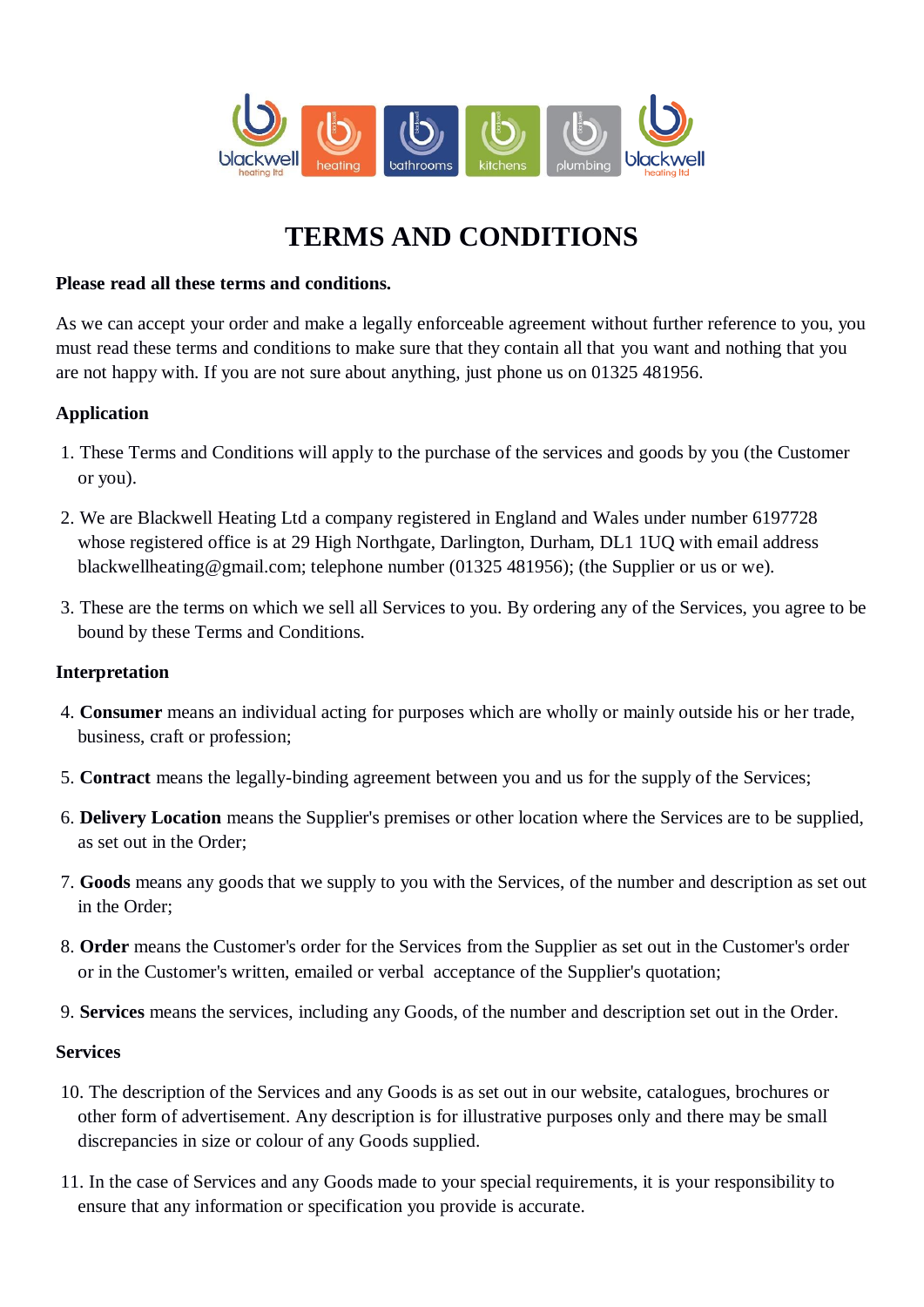- 12. All Services are subject to availability.
- 13. We can make changes to the Services which are necessary to comply with any applicable law or safety requirement. We will notify you of these changes.

### **Customer responsibilities**

- 14. You must co-operate with us in all matters relating to the Services, provide us and our authorised employees and representatives with access to any premises under your control as required, provide us with all information required to perform the Services and obtain any necessary licences and consents (unless otherwise agreed).
- 15. Failure to comply with the above is a Customer default which entitles us to suspend performance of the Services until you remedy it or if you fail to remedy it following our request, we can terminate the Contract with immediate effect on written notice to you.
- 16. We may require you to take up all or some carpets and floor coverings, including tongue and grooved, parquet hardwood, rubber or tiled floors, before we start the work and we will give you as much notice as possible if we need you to do so. You may decide to call a specialist contractor to do this work for you. Alternatively, it may be possible for us to do this work for you which may / may not be at a cost which we will agree in advance. It will be your responsibility to replace the flooring when the work is completed unless otherwise agreed.
- 17. We will take reasonable care to carry out the work without causing unnecessary damage to your property. While we will make good unnecessary damage directly caused by our negligence, you accept that the installation and related work may cause damage to finishing's both internally and externally and that certain areas may need redecoration following completion of the installation. Redecoration will be your responsibility and is not included in the quoted price. It is the customers responsibility to cover soft furnishings in areas that we may be present, we will not be liable for any cleaning or replacement of it ems such as suites, rugs, curtains, bedding or clothes left in the vicinity.
- 18. If you are a tenant, you may need your landlord's permission to carry out the work detailed in the quotation. In the absence of your advice to the contrary, we will assume that you have made enquiry and obtained permission where required. We shall not have any liability for unauthorized works and you indemnify us for any losses howsoever arising that we incur from your failure to obtain such permission.
- 19. If your property is a listed building, you may need planning permission to carry out the work detailed in the quotation. In the absence of your advice to the contrary, we will assume that you have made enquiry and obtained permission where required. We shall not have any liability for unauthorized works and you indemnify us for any losses howsoever arising that we incur from your failure to obtain such permission.
- 20. It is your responsibility to ensure before we start the work, that there is adequate gas and electricity supply to your property as required.

### **What your agreement includes:**

- 21. 1. We undertake to carry out the work specified for the amount quoted, subject to the following terms and conditions. All prices are subject to VAT at the current rate.
- 22. 2. The quotation is valid at the time of quotation and will expire if not accepted by you within 30 days and in any event is always subject to installation taking place within 60 days of the date the quotation is accepted.
- 23. 3. The quoted price does not include the cost of removing any dangerous waste material, such as asbestos, which could not have been reasonably foreseen when we made the original quotation and which we only become aware of when doing the work. Such work will be at an extra cost. When you have had any asbestos removed, a clean air certificate must be provided before we will do any further work at your property.
- 24. 4. We will carry out all the work during our normal business hours, which are 8:00am to 4:30pm, Monday to Friday. If you want us to work outside our normal working hours, it may be necessary for us to make an additional charge which we will agree with you in advance.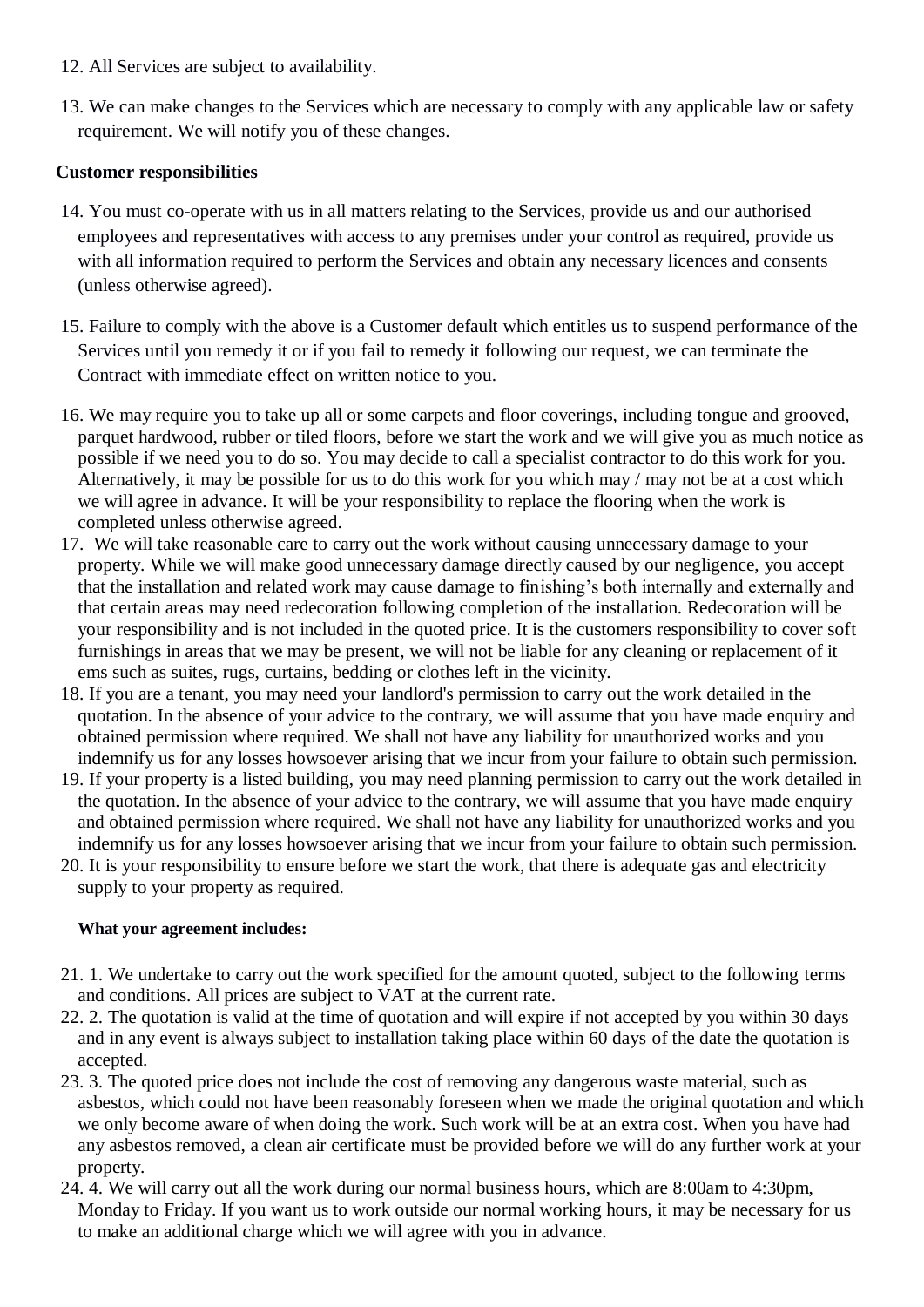- 25. The time estimate provided for doing the work is our best estimate and we will make every reasonable effort to complete the work on time. However, we cannot be held responsible for delays due to weather or other circumstances beyond our control. In such situations, we will revise with you the time estimates we originally provided.
- 26. Where we have connected new equipment to your existing system, we will not accept responsibility for the cost of repairing or replacing parts of your existing system which subsequently develops faults in that system unless we have been negligent in not realising that such damage may occur or the way we carried out the work caused the fault. Nor will we accept responsibility where your central heating system does not function properly because your water supply becomes inadequate or the water pressure is variable.
- 27. At our discretion, insofar as required to remove sludge and other waste from your central heating system, we may suggest that you purchase a PowerFlush<sup>™</sup> to deep clean your system.
- 28. Equipment we install may come with separate manufacturer's warranty. You are responsible for checking whether a separate warranty applies to the equipment we install and maintaining any such warranty with the manufacturer directly our advisors can be contacted on 01325 481956 for further advise.
- 29. We do not accept liability if we cannot fulfil our side of the agreement for reasons which are beyond our control, such as fire, accidents, war, adverse weather conditions, industrial disputes, strikes and lock outs which we are not directly involved in.

### **Basis of Sale**

- 30. The description of the Services and any Goods in our website, catalogues, brochures or other form of advertisement does not constitute a contractual offer to sell the Services or Goods.
- 31. When an Order has been made, we can reject it for any reason, although we will try to tell you the reason without delay.
- 32. A Contract will be formed for the Services ordered, only upon the Supplier sending an email to the Customer saying that the Order has been accepted or, if earlier, the Supplier's delivery of the Services to the Customer.
- 33. Any quotation or estimate of Fees (as defined below) is valid for a maximum period of 30 days from its date, unless we expressly withdraw it at an earlier time.
- 34. No variation of the Contract, whether about description of the Services, Fees or otherwise, can be made after it has been entered into unless the variation is agreed by the Customer and the Supplier in writing.
- 35. We intend that these Terms and Conditions apply only to a Contract entered into by you as a Consumer where we, the Supplier and you the Customer, enter the Contract at any of the Supplier's business premises, or you accept a written or verbal quotation or estimate over the phone or via email and where the Contract is not a contract (i) for which an offer was made by the Customer in the Supplier's and the Customer's simultaneous physical presence away from those premises, or (ii) made immediately after the Customer was personally and individually addressed in the Supplier's and the Customer's simultaneous physical presence away from those premises. If this is not the case, you must tell us, so that we can provide you with a different contract with terms which are more appropriate to you and which might, in some way, be better for you, eg by giving cancellation rights pursuant to consumer protection law. Business premises means immovable retail premises where we carry on business on a permanent basis or, in the case of movable retail premises, on a usual basis.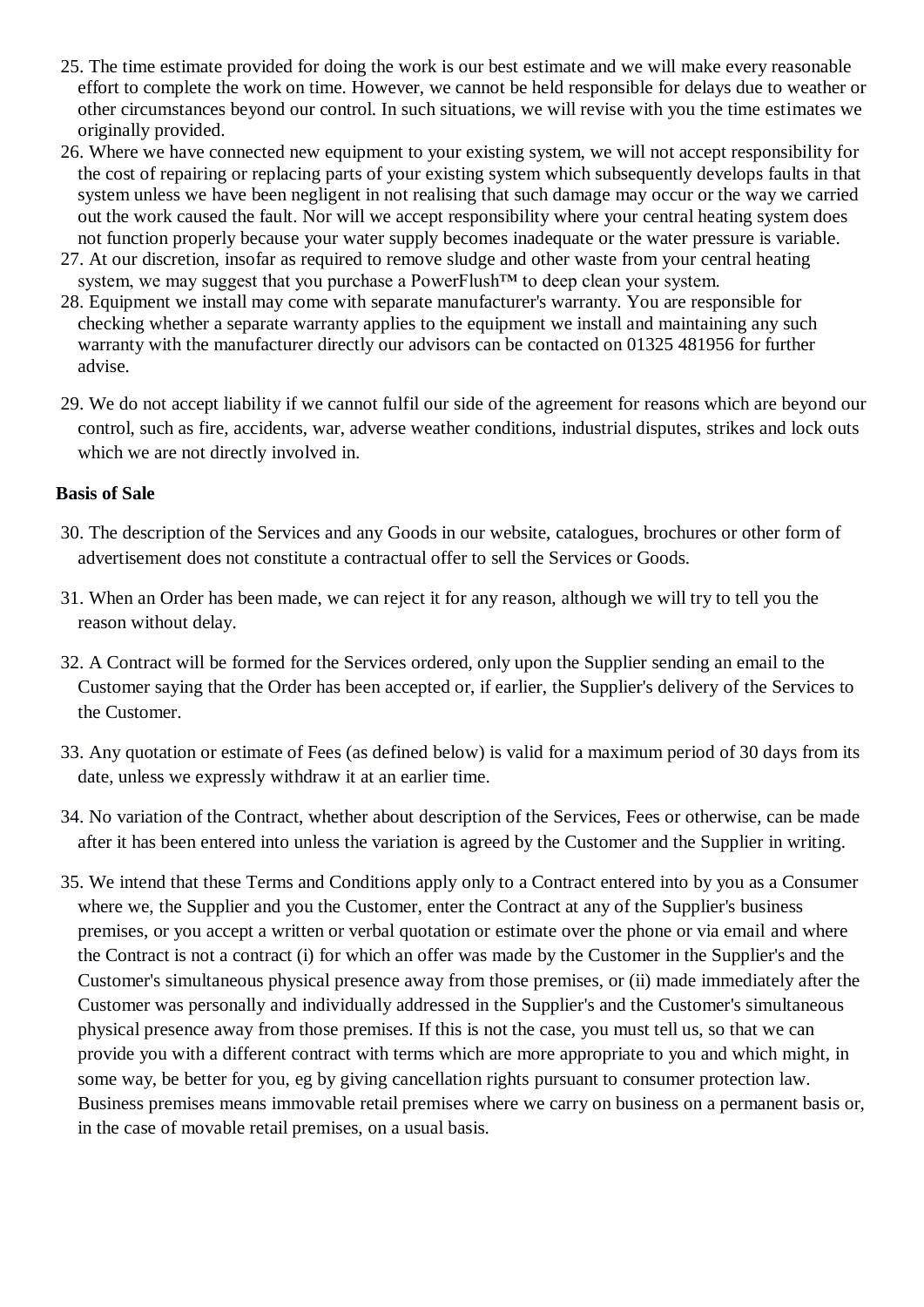## **Fees and Payment**

22. The deposit (50%) your quotation must be paid when you place your order. You must pay the balance of the quoted price when we have finished the installation, remainder becomes immediately payable and you agree that you will be required to immediately pay the balance of the quoted price. Any further costs incurred (extras: materials labour) will be marked as extras on your final invoice and will be payable within 7 days from the invoice date.

24.The fees (Fees) for the Services, the price of any Goods (if not included in the Fees) and any additional delivery or other charges is that set out in our price list current at the date of the Order or such other price as we may agree in writing. Prices for Services may be calculated on a fixed fee or on a standard rate basis.

25.Fees and charges include VAT at the rate applicable at the time of the Order.

26.Payment for Services must be made within 7 days of invoice. You must pay in cash or by chq or by submitting your debit card details with your Order and we can take payment immediately or otherwise before delivery of the Services (no card details will kept on file in your account or within our premises).

### **Delivery**

- 23 We will deliver the Services, including any Goods, to the Delivery Location by the time or within the agreed period or, failing any agreement:
	- a. in the case of Services, within a reasonable time; and
	- b. in the case of Goods, without undue delay and, in any event, not more than 30 calender days from the day on which the Contract is entered into.
- 24 In any case, regardless of events beyond our control, if we do not deliver the Services on time, you can require us to reduce the Fees or charges by an appropriate amount (including the right to receive a refund for anything already paid above the reduced amount). The amount of the reduction can, where appropriate, be up to the full amount of the Fees or charges.
- 25 In any case, regardless of events beyond our control, if we do not deliver the Goods on time, you can (in addition to any other remedies) treat the Contract at an end if:
	- a. we have refused to deliver the Goods, or if delivery on time is essential taking into account all the relevant circumstances at the time the Contract was made, or you said to us before the Contract was made that delivery on time was essential; or
	- b. after we have failed to deliver on time, you have specified a later period which is appropriate to the circumstances and we have not delivered within that period.
- 26 If you treat the Contract at an end, we will (in addition to other remedies) promptly return all payments made under the Contract, minus any restocking charges.
- 27 If you were entitled to treat the Contract at an end, but do not do so, you are not prevented from cancelling the Order for any Goods or rejecting faulty Goods that have been delivered and, if you do this, we will (in addition to other remedies) without delay return all payments made under the Contract for any such cancelled or rejected Goods. If the Goods have been delivered, you must return them or allow us to collect them from you and we will pay the costs of this.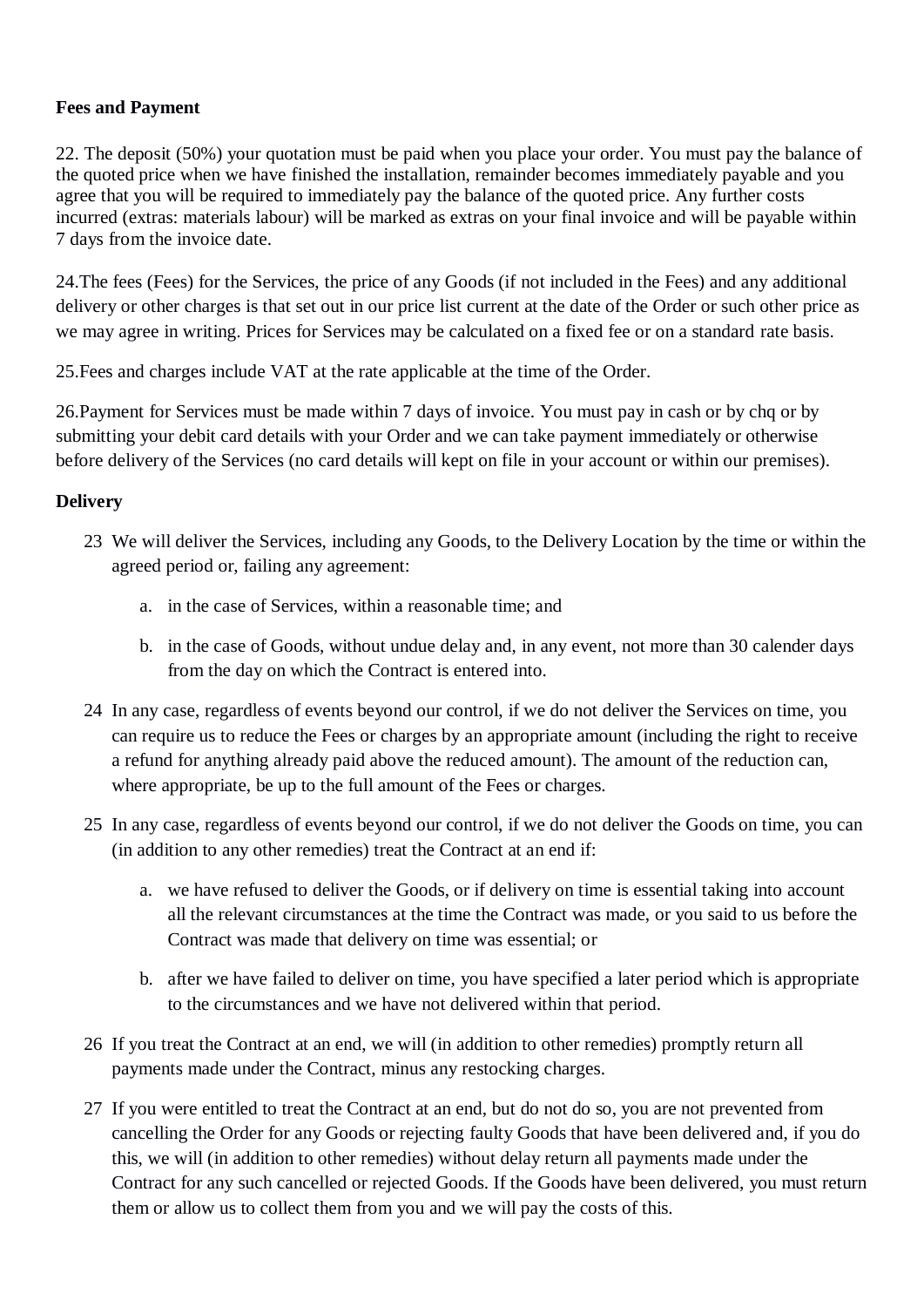- 28 If any Goods form a commercial unit (a unit is a commercial unit if division of the unit would materially impair the value of the goods or the character of the unit) you cannot cancel or reject the Order for some of those Goods without also cancelling or rejecting the Order for the rest of them.
- 29 We do not generally deliver to addresses outside England and Wales, Scotland, Northern Ireland, the Isle of Man and Channels Islands. If, however, we accept an Order for delivery outside that area, you may need to pay import duties or other taxes, as we will not pay them.
- 30 You agree we may deliver the Goods in instalments if we suffer a shortage of stock or other genuine and fair reason, subject to the above provisions and provided you are not liable for extra charges.
- 31 If you or your nominee fail, through no fault of ours, to take delivery of the Services at the Delivery Location, we may charge the reasonable costs of storing and redelivering them.
- 32 The Goods will become your responsibility from the completion of delivery or Customer collection. You must, if reasonably practicable, examine the Goods before accepting them.

### **Risk and Title**

- 33 Risk of damage to, or loss of, any Goods will pass to you when the Goods are delivered to you.
- 34 You do not own the Goods until we have received payment in full. If full payment is overdue or a step occurs towards your bankruptcy, we can choose, by notice to cancel any delivery and end any right to use the Goods still owned by you, in which case you must return them or allow us to collect them.

#### **Withdrawal and cancellation**

- 35 You can withdraw the Order by telling us before the Contract is made, if you simply wish to change your mind and without giving us a reason, and without incurring any liability.
- 36 You can cancel the Contract except for any Goods which are made to your special requirements by telling us no later than 5 calendar days from the day the Contract was entered into. If you simply wish to change your mind and without giving us a reason, and without liability, except in that case, you must return to any of our business premises the Goods in undamaged condition at your own expense. Then we must without delay refund to you the price for those Goods and Services which have been paid for in advance, but we can retain any separate delivery charge. This does not affect your rights when the reason for the cancellation is any defective Goods or Services.
- 37 23 Notice of the Right to Cancel

You are entitled to cancel this agreement. If you are contemplating cancellation, please call 01325 481956 and our advisors will be happy to answer any questions. If you wish to cancel, you MUST DO SO IN WRITING and deliver personally or send by RECORDED DELIVERY or REGISTERED POST or email to the address given at the end of this agreement WITHIN 7 WORKING DAYS starting from the date the quotation was originally accepted. Notice of cancellation is deemed to have been served as soon as it is posted or sent to us. If you wish to cancel this agreement after the cancellation period, we will retain the deposit you have paid to cover the costs we have incurred. If we cancel the agreement without good reason, we will pay you any reasonable costs or losses you incur as a direct result of the cancellation.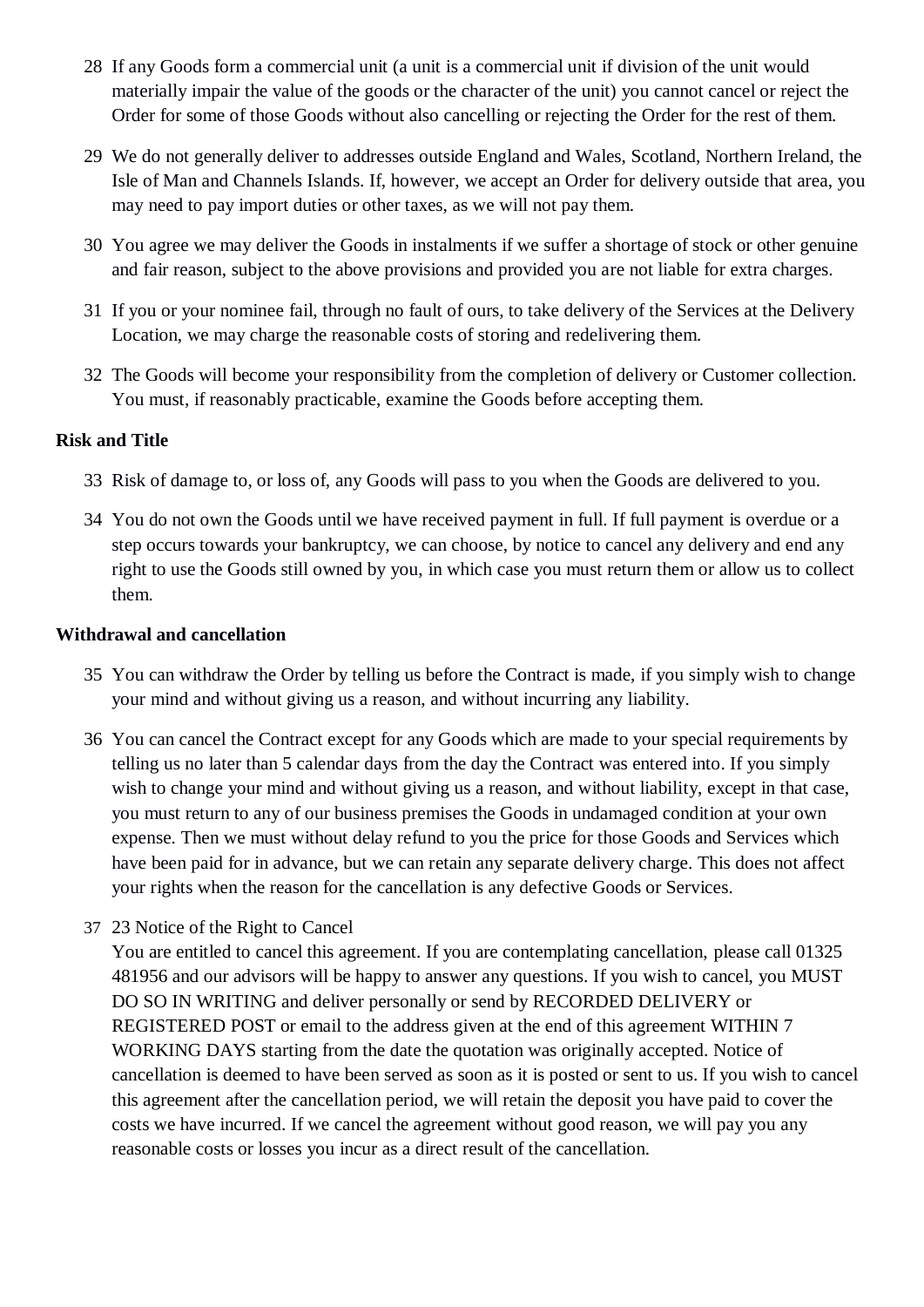## **Conformity and Guarantee**

- 38 We have a legal duty to supply the Goods in conformity with the Contract, and will not have conformed if it does not meet the following obligation.
- 39 Upon delivery, the Goods will:
	- a. be of satisfactory quality;
	- b. be reasonably fit for any particular purpose for which you buy the Goods which, before the Contract is made, you made known to us (unless you do not actually rely, or it is unreasonable for you to rely, on our skill and judgment) and be fit for any purpose held out by us or set out in the Contract; and
	- c. conform to their description.
- 40 It is not a failure to conform if the failure has its origin in your materials.
- 41 We will supply the Services with reasonable skill and care.
- 42 We will immediately, or within a reasonable time, give you the benefit of the free guarantee given by the manufacturer of the Goods. Details of the guarantee, including the name and address of the manufacturer, the duration and territorial scope of the guarantee, are set out in the manufacturer's guarantee provided with the Goods. This guarantee will take effect at the time the Goods are delivered, and will not reduce your legal rights.
- 43 We will provide the following after-sales service: The supplier will support the customer by reminding annual servicing and taking warranty calls
- 44 In relation to the Services, anything we say or write to you, or anything someone else says or writes to you on our behalf, about us or about the Services, is a term of the Contract (which we must comply with) if you take it into account when deciding to enter this Contract, or when making any decision about the Services after entering into this Contract. Anything you take into account is subject to anything that qualified it and was said or written to you by us or on behalf of us on the same occasion, and any change to it that has been expressly agreed between us (before entering this Contract or later).

### **Duration, termination and suspension**

- 45 The Contract continues as long as it takes us to perform the Services.
- 46 Either you or we may terminate the Contract or suspend the Services at any time by a written notice of termination or suspension to the other if that other:
	- a. commits a serious breach, or series of breaches resulting in a serious breach, of the Contract and the breach either cannot be fixed or is not fixed within 30 days of the written notice; or
	- b. is subject to any step towards its bankruptcy or liquidation.
- 47 On termination of the Contract for any reason, any of our respective remaining rights and liabilities will not be affected.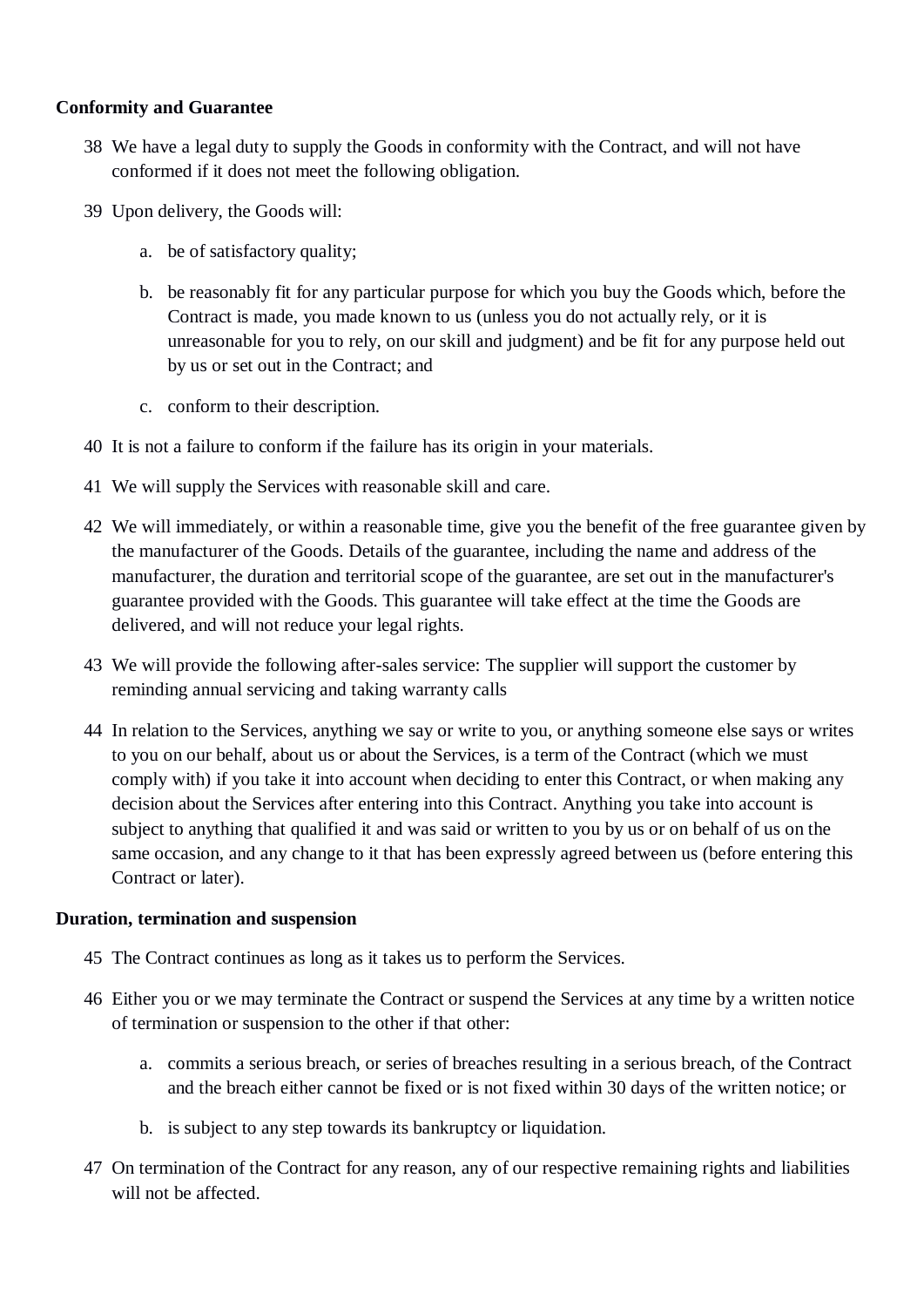## **Privacy**

- 48 Your privacy is critical to us. We respect your privacy and comply with the General Data Protection Regulation with regard to your personal information.
- 49 These Terms and Conditions should be read alongside, and are in addition to our policies, including our privacy policy and cookies policy which can be found The policy can be requested and we can send this via email.
- 50 For the purposes of these Terms and Conditions:
	- a. 'Data Protection Laws' means any applicable law relating to the processing of Personal Data, including, but not limited to the Directive 95/46/EC (Data Protection Directive) or the GDPR.
	- b. 'GDPR' means the General Data Protection Regulation (EU) 2016/679.
	- c. 'Data Controller', 'Personal Data' and 'Processing' shall have the same meaning as in the GDPR.
- 51 We are a Data Controller of the Personal Data we Process in providing the Services and Goods to you.
- 52 Where you supply Personal Data to us so we can provide Services and Goods to you, and we Process that Personal Data in the course of providing the Services and Goods to you, we will comply with our obligations imposed by the Data Protection Laws:
	- a. before or at the time of collecting Personal Data, we will identify the purposes for which information is being collected;
	- b. we will only Process Personal Data for the purposes identified;
	- c. we will respect your rights in relation to your Personal Data; and
	- d. we will implement technical and organisational measures to ensure your Personal Data is secure.
- 53 For any enquiries or complaints regarding data privacy, you can contact our Data Protection Officer at the following e-mail address: payable.blackwellheat@gmail.com.

### **Successors and our sub-contractors**

54 Either party can transfer the benefit of this Contract to someone else, and will remain liable to the other for its obligations under the Contract. The Supplier will be liable for the acts of any subcontractors who it chooses to help perform its duties.

### **Circumstances beyond the control of either party**

55 In the event of any failure by a party because of something beyond its reasonable control:

- a. the party will advise the other party as soon as reasonably practicable; and
- b. the party's obligations will be suspended so far as is reasonable, provided that that party will act reasonably, and the party will not be liable for any failure which it could not reasonably avoid, but this will not affect the Customer's above rights relating to delivery and the right to cancel below.